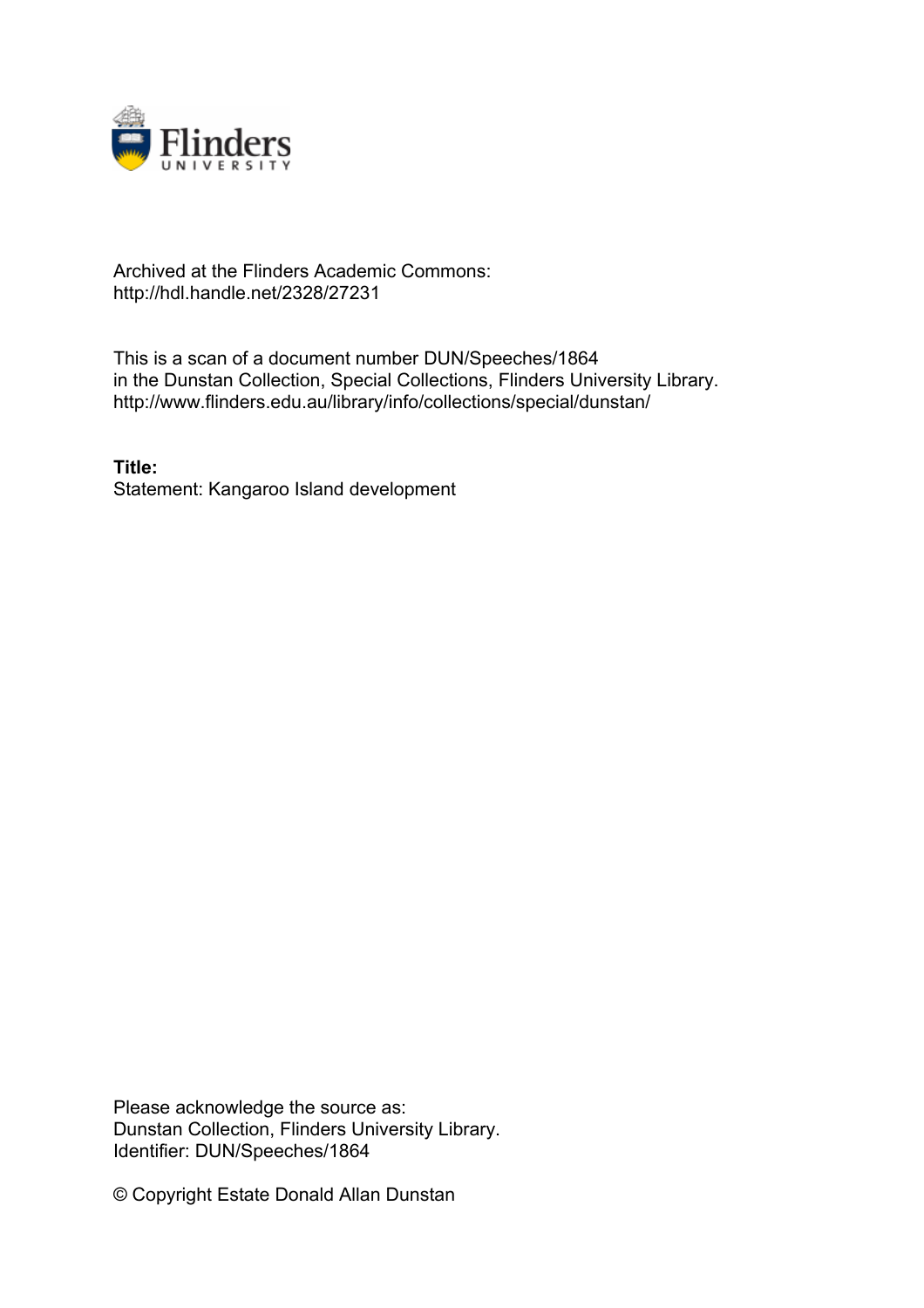STATEMENT FROM THE PREMIER. MR. DUNSTAN.

## KANGAROO ISLAND DEVELOPMENT. 11.11.72

1864

A special investigation is being undertaken by the State Government into the tourist potential and development of Kangaroo Island, the Premier, Mr. Dunstan, announced tonight.

He was speaking at a public meeting at Kingscote on the island in support of the ALP candidate for Barker at next month's Federal election, Dr. John Cornwall.

Mr, Dunstan said the study was being made by officers of his department.

Its aim was to make a full assessment of how particular tourist attractions could be developed on Kangaroo Island, at the same time preserving its great natural beauty.

When complete the findings would be discussed with various bodies and individuals on the island.

"We will also approach investors in Australia and overseas who have the capital and the willingness to put money into tourism here."

There is no doubt that Kangaroo Island has the potential to become one of the great holiday playgrounds of Australia," the premier said.

Dr. Cornwall said it was imperative for Kangaroo Island and other areas which relied heavily on primary production that inflation be controlled. The pensioner and the farmer were hit harder than any other group by spiralling costs and prices.

Primary producers must have access to long term low-interest loans if they were to weather the present difficult conditions and develop their properties to economic levels.

Such loans were available in all comparable countries.

A Federal Labor Government would make \$500 million available for this purpose, Dr. Cornwall said.

 $\label{eq:2.1} \frac{1}{2} \sum_{i=1}^n \frac{1}{2} \sum_{i=1}^n \frac{1}{2} \sum_{i=1}^n \frac{1}{2} \sum_{i=1}^n \frac{1}{2} \sum_{i=1}^n \frac{1}{2} \sum_{i=1}^n \frac{1}{2} \sum_{i=1}^n \frac{1}{2} \sum_{i=1}^n \frac{1}{2} \sum_{i=1}^n \frac{1}{2} \sum_{i=1}^n \frac{1}{2} \sum_{i=1}^n \frac{1}{2} \sum_{i=1}^n \frac{1}{2} \sum_{i=1}^n \frac{$ 

 $\label{eq:2} \mathcal{L}(\mathcal{L}(\mathbf{y}_k)) = \mathcal{L}(\mathbf{y}_k^T \mathbf{y}_k) \mathcal{L}(\mathbf{y}_k) = \mathcal{L}(\mathbf{y}_k) \mathcal{L}(\mathbf{y}_k)$ 

 $\mathcal{L}(\mathcal{A})$  is a set of the set of the set of the set of the set of the set of the  $\mathcal{L}(\mathcal{A})$